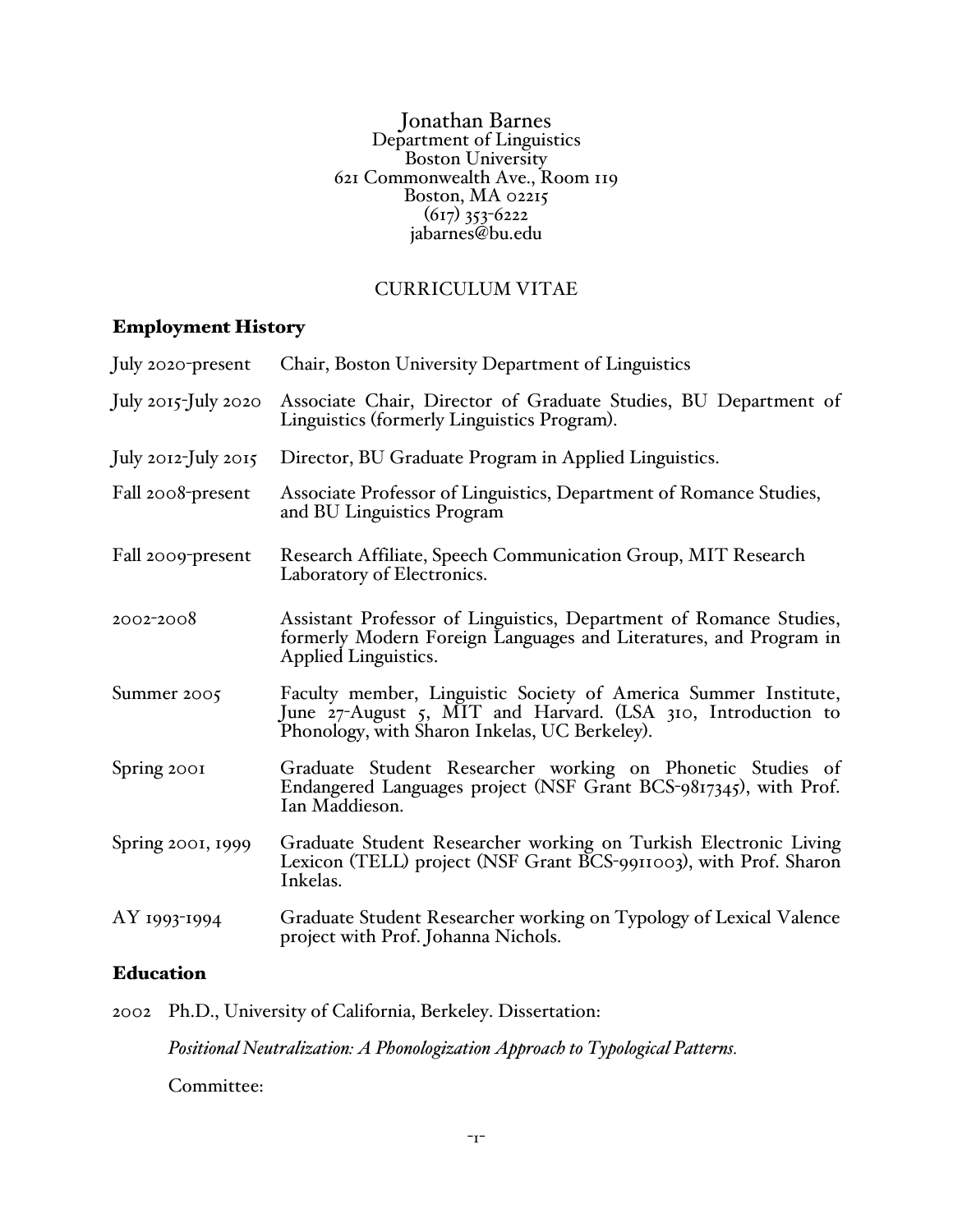Prof. Sharon Inkelas, Committee chair, Dept. of Linguistics, UC Berkeley Prof. Andrew Garrett, Dept. of Linguistics, UC Berkeley Prof. Larry Hyman, Dept. of Linguistics, UC Berkeley Prof. Alan Timberlake, Dept. of Slavic Languages & Literatures, UC Berkeley

- 1997 M.A. in Linguistics, UC Berkeley.
- 1994 M.A. in Slavic Linguistics, UC Berkeley.
- 1992 B.A. Columbia University, Summa Cum Laude in Russian Language and Literature, Phi Beta Kappa.

### Awards

- 2005 Frank and Lynne Wisneski Award for Excellence in Teaching, Boston University College of Arts and Sciences.
- 2000 UC Berkeley Outstanding Graduate Student Instructor Award.

### Grants and Fellowships

Awarded August 1, 2015-January 31, 2017.

Principal Investigator. BCS-1542161, Linguistics, National Science Foundation: "Facilitating Remote Participation at International Scientific Conferences". Funded. \$25,500.

May 1, 2015-April 30, 2019

Principal Investigator. Doctoral Dissertation Research Improvement grant, BCS-1451663, Linguistics, National Science Foundation: "Doctoral Dissertation Research: The Interaction of Pitch and Timing in the Perception of Prosodic Grouping". Co-PI: Alejna Brugos. Funded. \$7,884.

September 21, 2010-September 20, 2014.

Principal Investigator. Collaborative research grant, BCS-1023853, Linguistics, National Science Foundation: "Integrating Shape, Scaling, and Alignment in a Global Approach to F0 Events in Intonation Systems", with Stefanie Shattuck-Hufnagel (MIT, Speech Communication Group, Research Laboratory of Electronics) and Nanette Veilleux (Simmons College, Dept. of Mathematics and Computer Science). Funded. \$392,159 total; \$252,555 for BU component.

August 11, 2010-February 10, 2011.

Co-Principal Investigator. BCS-1026724, National Science Foundation: "Medumba [BYV] Linguistic Fieldwork and Collaborative Language Development", with Mary Catherine O'Connor (BU) PI. Funded. \$92,085.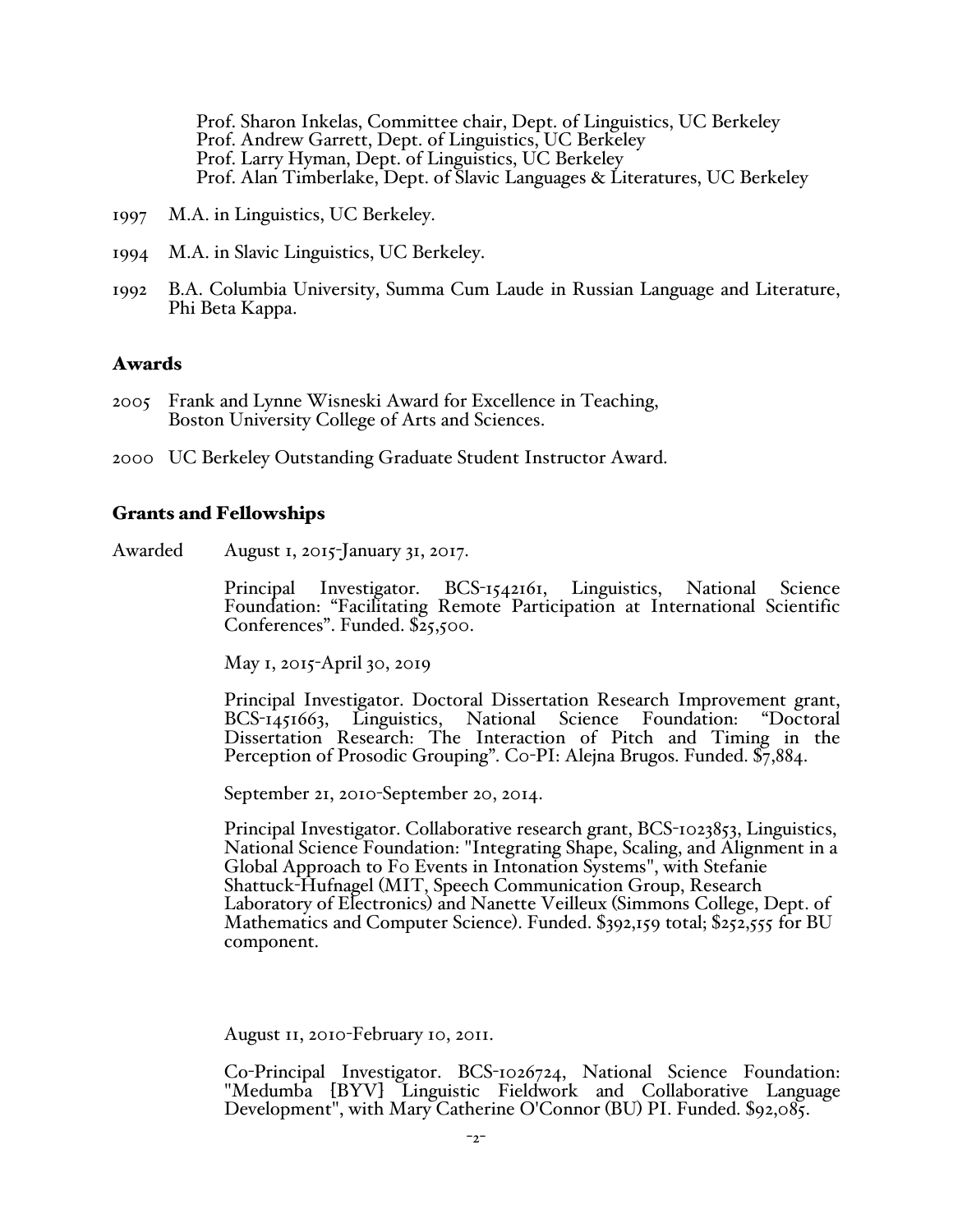June 1, 2009-May 31, 2010

Principal Investigator. Collaborative research grant, BCS-0842912, National Science Foundation: "Global Measures of Tonal Alignment in a Level-based Theory of Intonational Phonology", with Stefanie Shattuck-Hufnagel (MIT, Speech Communication Group, Research Laboratory of Electronics) and Nanette Veilleux (Simmons College, Dept. of Mathematics and Computer Science). Funded. \$127,171 total; \$80,897 for BU component.

April 15, 2007-September 30, 2009

Principal Investigator. Collaborative research grant, BCS-0643134, National Science Foundation: "Prosodic categories of American English in form and function", with Stefanie Shattuck-Hufnagel (MIT, Speech Communication Group, Research Laboratory of Electronics) and Nanette Veilleux (Simmons College, Dept. of Mathematics and Computer Science). Funded. \$254,826 total; \$144,724 for BU component.

2006-2007. Boston University Humanities Foundation Junior Fellow.

<sup>2006</sup>-2007. Boston University Special Program for Research Initiation Grant (SPRInG), "Consequences of Early Experience for Language Acquisition", with Leher Singh (BU Sargent College, Dept. of Speech, Language, and Hearing Sciences). \$21,600.

<sup>2001</sup>-2002. Dissertation-year fellowship, Department of Linguistics, UC Berkeley.

1999, 2000. Summer FLAS fellowships to study Turkish in Istanbul, Turkey.

1998-1999. Academic-Year FLAS fellowship to study Turkish at UC Berkeley.

1997, 1998. Summer FLAS fellowships to study Serbo-Croatian in Novi Sad, Yugoslavia.

1996. American Council of Learned Societies summer language training grant for Bulgarian in Sofia, Bulgaria.

1995. Summer FLAS fellowship to study Bulgarian in Sofia, Bulgaria.

1992. Regents Fellowship for four years graduate study, UC Berkeley.

### Publications

BOOKS AND EDITED VOLUMES: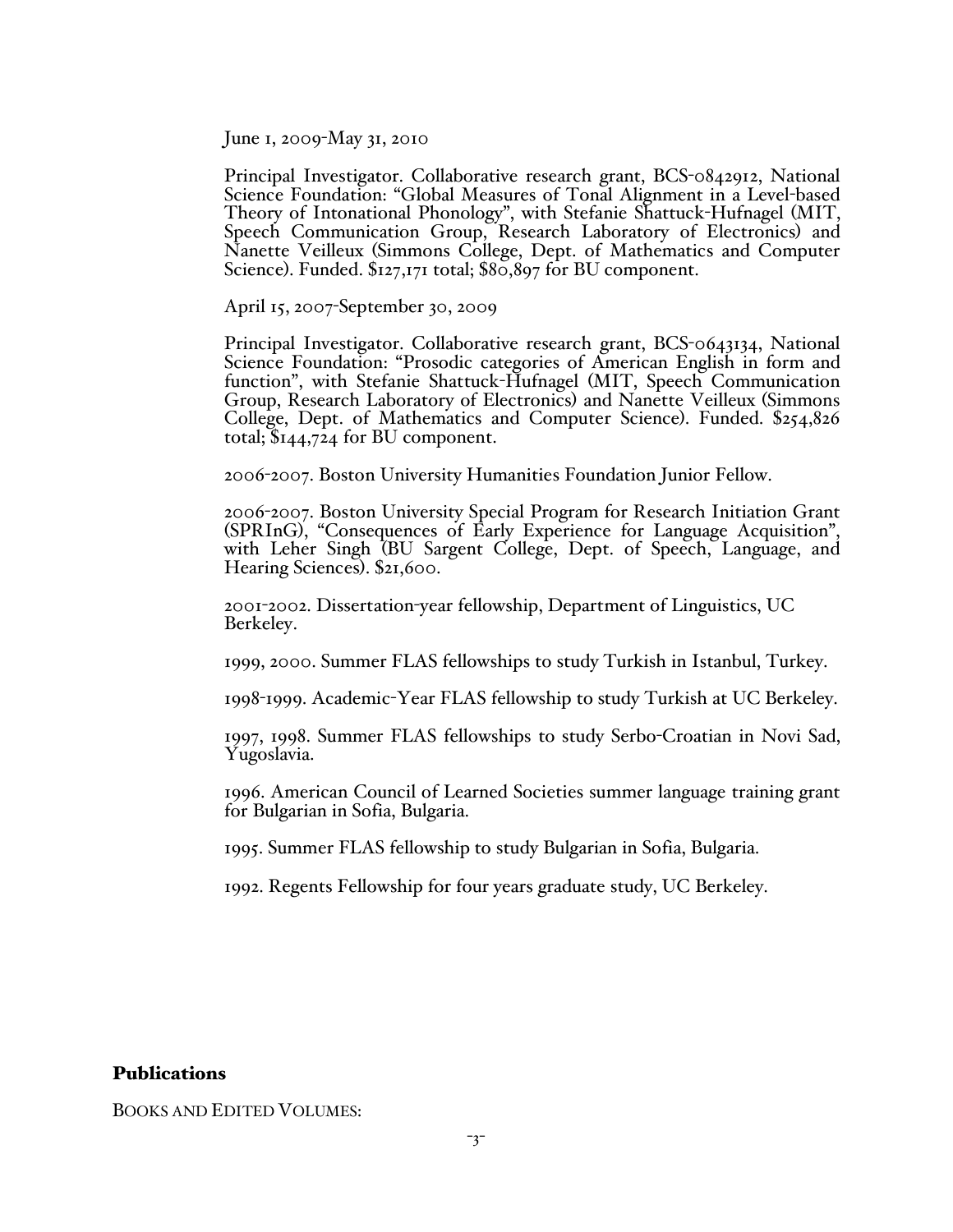- Barnes, Jonathan, Alejna Brugos, Stefanie Shattuck-Hufnagel & Nanette Veilleux (eds.) 2016. *Proceedings of the Eighth International Conference on Speech Prosody.* Boston, MA. DOI: 10.21437/SpeechProsody.2016
- Barnes, Jonathan. 2006. *Strength and Weakness at the Interface: Positional Neutralization in Phonetics and Phonology.* Berlin/New York: Mouton de Gruyter.

BOOK CHAPTERS:

- Barnes, Jonathan, Alejna Brugos, Stefanie Shattuck-Hufnagel & Nanette Veilleux. 2012. On the nature of perceptual differences between accentual peaks and plateaux. *Understanding Prosody: The Role of Context, Function and Communication, ed. by Oliver* Niebuhr, pp. 93-118. Language, Context, and Cognition series. Berlin/New York: Mouton de Gruyter.
- Barnes, Jonathan. 2002. Palatalization in Bulgarian dialects: an experiment in phoneme categorization. *Revitalizing Bulgarian Dialectology*. ed. by Ronelle Alexander and Vladimir Zhobov, University of California Press/University of California International and Area Studies Digital Collection, Edited Volume #2, 2002.

ARTICLES IN REFEREED JOURNALS:

- Barnes, Jonathan, Nanette Veilleux, Alejna Brugos, & Stefanie Shattuck-Hufnagel. 2012. Tonal Center of Gravity: A global approach to tonal implementation in a level-based intonational phonology. *Journal of Laboratory Phonology* 3(2): 343-389.
- Singh, Leher, Jacqueline Liederman, Robyn Mierzejewski, & Jonathan Barnes. 2011. Rapid reacquisition of native phoneme contrasts after disuse: you do not always lose what you do not use. *Developmental Science* 14, 5: 949-959.
- Barnes, Jonathan, Alejna Brugos, Stefanie Shattuck-Hufnagel & Nanette Veilleux. 2010*.*  Turning points, tonal targets, and the English L- phrase accent. *Language and Cognitive Processes* 25, 7-9: 982-1023.
- Nichols, Johanna, with Jonathan Barnes & David Peterson. 2006. The robust bell curve of morphological complexity. *Linguistic Typology* 10(1): 96-106.
- Nichols, Johanna, David Peterson, & Jonathan Barnes. 2004. Transitivizing and detransitivizing languages. *Linguistic Typology* 8: 149-211.

Barnes, Jonathan. 1997. Tsuu khaa tii hla?: Deixis, demonstratives, and discourse particles in Lai Chin . *Linguistics of the Tibeto-Burman Area*. Volume 21.2:53-86.

CONFERENCE PROCEEDINGS:

Barnes, Jonathan, Nanette Veilleux, Alejna Brugos & Stefanie Shattuck-Hufnagel. 2019. The interaction of timing and scaling in a lexical tone system: an example from Shilluk. In Sasha Calhoun, Paola Escudero, Marija Tabain & Paul Warren (eds.) *Proceedings of the 19th International Congress of Phonetic Sciences*, Melbourne, Australia 2019.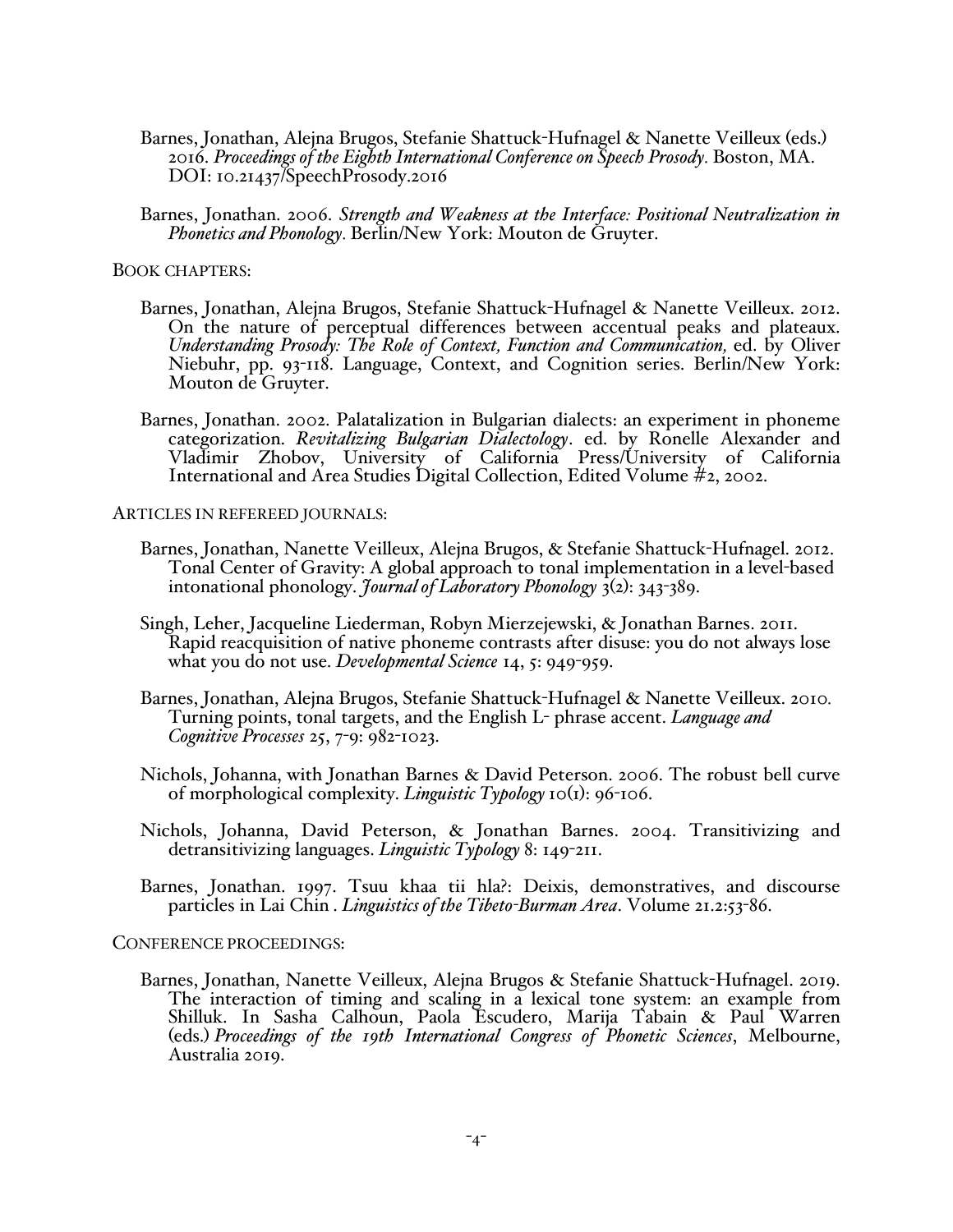- Brugos, Alejna, Mara Breen, Nanette Veilleux, Jonathan Barnes & Stefanie Shattuck- Hufnagel. 2018. Cue-based annotation and analysis of prosodic boundary events. *Proceedings of the 9th International Conference on Speech Prosody 2018*, 245-249.
- Barnes, Jonathan, Alejna Brugos, Nanette Veilleux & Stefanie Shattuck-Hufnagel. 2015. Perception of Pseudoswedish tonal contrasts by native speakers of American English: Implications for models of intonation perception. In The Scottish Consortium for ICPhS 2015 (Ed.)*, Proceedings of the 18th International Congress of Phonetic Sciences. Glasgow, UK: the University of Glasgow.* ISBN 978-0-85261-941-4. Paper number 926. 1-5.
- Brugos, Alejna & Jonathan Barnes. 2015. Intonational schemas, perceived grouping, and distortions of perceived duration. In The Scottish Consortium for ICPhS 2015 (Ed.)*, Proceedings of the 18th International Congress of Phonetic Sciences. Glasgow, UK: the University of Glasgow.* ISBN 978-0-85261-941-4. Paper number 952. 1-5.
- Jonathan Barnes, Alejna Brugos, Nanette Veilleux & Stefanie Shattuck Hufnagel. 2014. Segmental Influences on the Perception of Pitch Accent Scaling in English. In *Proceedings of Speech Prosody 7, Campbell, Gibbon, and Hirst (eds.), pp. 1125-1129.*
- Alejna Brugos & Jonathan Barnes. 2014. Effects of dynamic pitch and relative scaling on the perception of duration and prosodic grouping in American English. In *Proceedings* of *Speech Prosody 7, Campbell, Gibbon, and Hir*
- Alejna Brugos & Jonathan Barnes. 2014. Dynamic pitch and pitch range interact in distortions of perceived duration of American English speech tokens. *Journal of the Acoustical Society of America*. 135, 2425.
- Nanette Veilleux, Jonathan Barnes, Alejna Brugos & Stefanie Shattuck-Hufnagel. 2014. Individual differences in the perception of fundamental frequency scaling in American English speech. *Journal of the Acoustical Society of America*. 135, 2195.
- Brugos, Alejna & Jonathan Barnes. 2012. The auditory kappa effect in a speech context. *Proceedings of Speech Prosody, Shanghai, China.*
- Veilleux, Nanette, Jonathan Barnes, Alejna Brugos & Stefanie Shattuck-Hufnagel. 2012. Perceptual Foundations for Naturalistic Variability in the Prosody of Synthetic Speech. *Proceedings of Interspeech 2012, Portland, OR.*
- Danis, Nick, Jonathan Barnes, & Catherine O'Connor. 2011. Downstep and contour formation in Medumba: A prosodic account. *Proceedings of the 42nd Annual Conference on African Linguistics.*
- Franich, Kathryn, Catherine O'Connor, & Jonathan Barnes. 2011. Tonal Merger in Medumba (Bamileke) nouns. *Proceedings of the 42nd Annual Conference on African Linguistics.*
- Barnes, Jonathan, Alejna Brugos, Nanette Veilleux & Stefanie Shattuck-Hufnagel. 2011. Voiceless intervals and perceptual completion in Fo contours: Evidence from scaling perception in American English. *Proceedings of the 17th International Congress of Phonetic Sciences, August 2011, Hong Kong.*
- Barnes, Jonathan, Nanette Veilleux, Alejna Brugos & Stefanie Shattuck-Hufnagel. 2010. The effect of global Fo contour shape on the perception of tonal timing contrasts in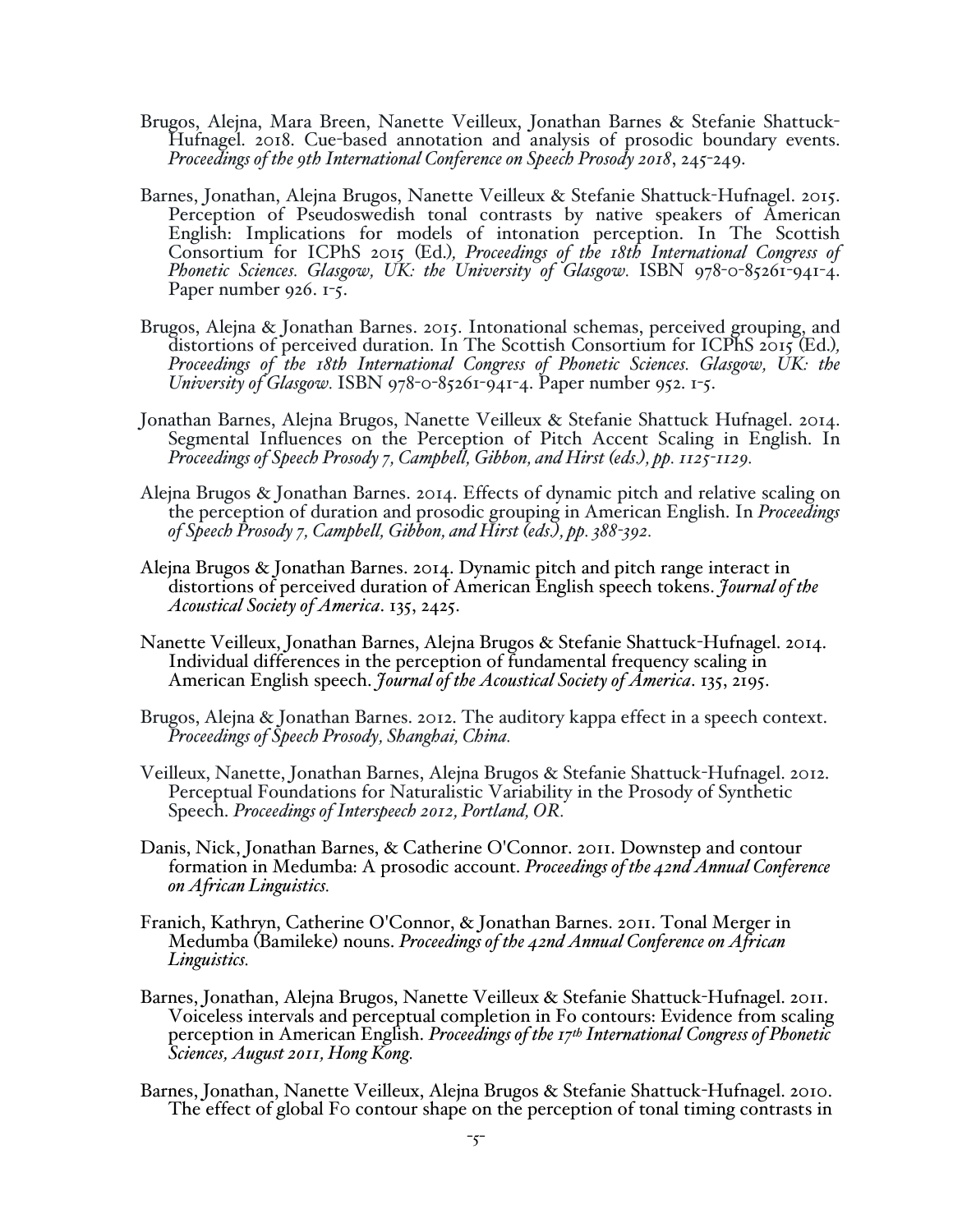American English intonation. *Proceedings of Speech Prosody 2010, Chicago, Ill.*

- Barnes, Jonathan, Nanette Veilleux, Alejna Brugos, & Stefanie Shattuck-Hufnagel. 2008. Alternatives to turning points in American English intonation. *Journal of the Acoustical Society of America* 124(4): 2497-2497.
- Barnes, Jonathan, Stefanie Shattuck-Hufnagel, Alejna Brugos, & Nanette Veilleux. 2006. The domain of realization of the L- phrase tone in American English. *Speech Prosody 2006. Proceedings of the 3rd International Conference, Dresden Germany.*
- Brugos, Alejna, Jonathan Barnes, Stefanie Shattuck-Hufnagel & Nanette Veilleux. 2006. A range of intonation patterns produced in an elicitation task. Journal of the Acoustical Society of America, 119: 3301-3301.
- Barnes, Jonathan & Darya Kavitskaya. 2003. Phonetic analogy and schwa deletion in French. *Proceedings of the Twenty-Eighth Annual Meeting of the Berkeley Linguistics Society.* ed. by Julie Larsen and Mary Paster. Berkeley: Berkeley Linguistics Society. pp. 39-50.
- Barnes, Jonathan. 2002. Domain-initial strengthening and the phonetics and phonology of positional neutralization. *Proceedings of the Northeast Linguistic Society (NELS) 32, The City University of New York and New York University*, ed. by Masako Hirotani. pp. 1- 20.
- Barnes, Jonathan & Darya Kavitskaya. 2001. Compensatory lengthening without moras: a study in phonologization. *Proceedings of the Twenty-Fifth Annual Meeting of the Berkeley Linguistics Society,* February 18-21, 2000. ed. by Lisa J. Conathan, Jeff Good, Darya Kavitskaya, Alyssa B. Wulf, & Alan C. L. Yu. Berkeley: Berkeley Linguistics Society. pp. 17-27.
- Barnes, Jonathan. 1998. Bulgarian liquid metathesis and syllabification in Optimality Theory. *Annual Workshop on Formal Approaches to Slavic Linguistics: The Connecticut Meeting, 1997.* Ann Arbor: Michigan Slavic Publications. pp. 38-53.

#### Conference presentations and invited talks

- Jonathan Barnes, Nanette Veilleux, Alejna Brugos & Stefanie Shattuck-Hufnagel. 2019. The interaction of timing and scaling in a lexical tone system: an example from Shilluk. Paper presented at the 19th International Congress of Phonetic Sciences, Melbourne, Australia 2019.
- Jonathan Barnes, Nanette Veilleux, Alejna Brugos, and Stefanie Shattuck-Hufnagel. 2018. The interaction of timing and scaling in the Shilluk lexical tone system. Paper presented at Experimental and Theoretical Advances in Prosody (ETAP) 4. University of Massachusetts, Amherst, October 11, 2018.
- Alejna Brugos, Mara Breen, Nanette Veilleux, Jonathan Barnes, and Stefanie Shattuck-Hufnagel. 2018. Cue-based annotation and analysis of prosodic boundary events.<br>Paper presented at the 9th International Conference on Spee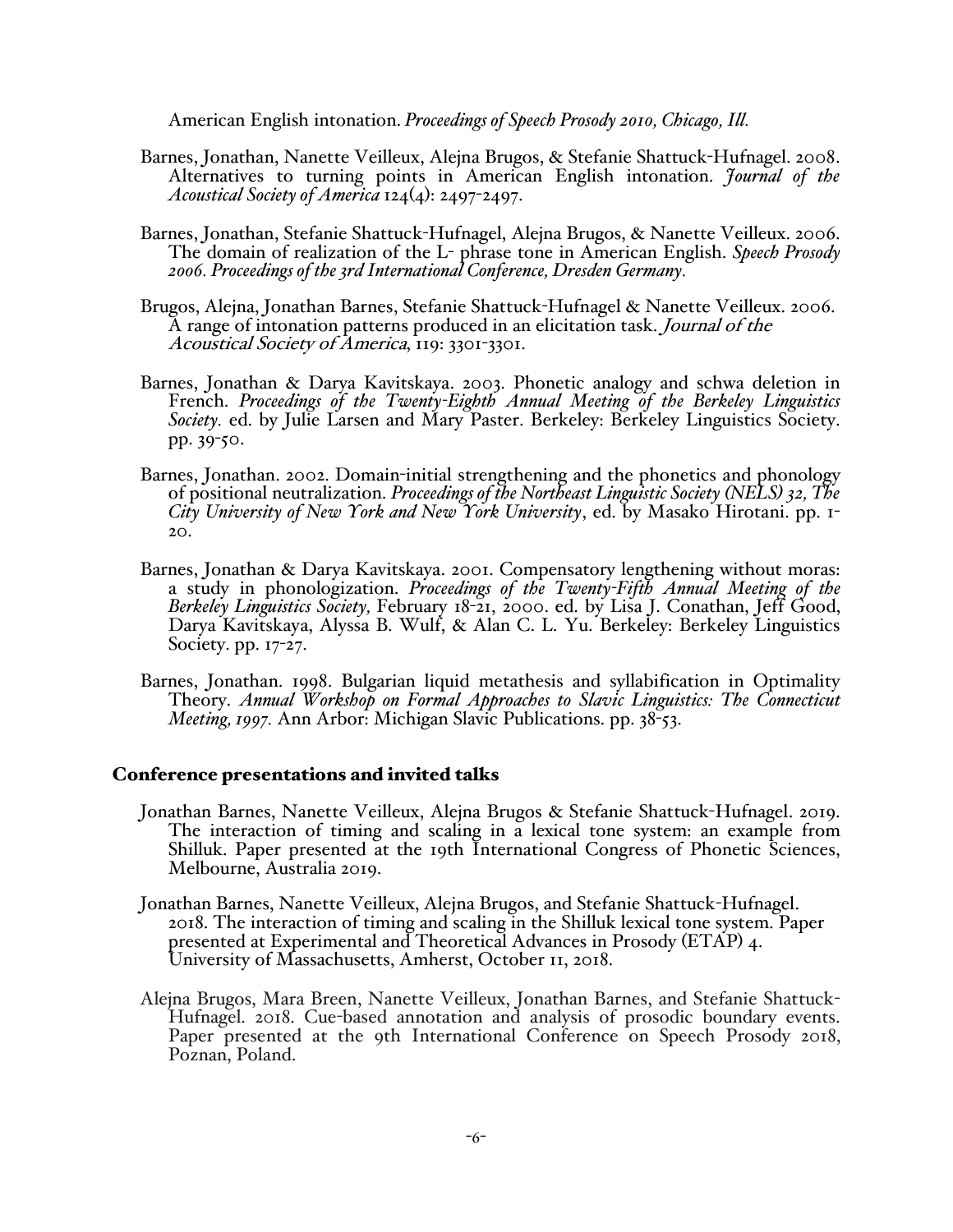- Jonathan Barnes. 2017. Integrating pitch and time in intonational phonetics and phonology. Keynote address. Phonetics and Phonology in Europe (PAPE) 2017. Cologne, Germany. June 14, 2017.
- Jonathan Barnes. 2017. What the phonetics of F0 does (and does not) tell us about intonational phonology. Linguistics department colloquium, CUNY Grad Center. March 9, 2017.
- Alejna Brugos & Jonathan Barnes. 2016. Pitch reset, continuity, and proximity: Examining the role of cognitive-general grouping principles in the perception of prosodic boundary strength. Paper presented at the Annual Meeting of the Linguistic Society of America, Washington, DC. January 7-10, 2016.
- Jonathan Barnes, Alejna Brugos, Nanette Veilleux & Stefanie Shattuck-Hufnagel. 2015. Perception of Pseudoswedish tonal contrasts by native speakers of American English: Implications for models of intonation perception. Paper presented at the *18th International Congress of Phonetic Sciences*. Glasgow, UK.
- Alejna Brugos & Jonathan Barnes. 2015. Intonational schemas, perceived grouping, and distortions of perceived duration. Paper presented at the *18th International Congress of Phonetic Sciences*. Glasgow, UK.
- Alejna Brugos & Jonathan Barnes. 2015. Cross-phrase tonal patterns cue boundary strength (variably). Paper presented at Experimental and Theoretical Advances in Prosody 3, University of Illinois, Urbana-Champaign.
- Jonathan Barnes, Nanette Veilleux, Alejna Brugos & Stefanie Shattuck-Hufnagel. 2015. Interpreting patterns of variability in the realization of English intonation contours. Poster presented at Experimental and Theoretical Advances in Prosody 3, University of Illinois, Urbana-Champaign.
- Jonathan Barnes, Alejna Brugos, Nanette Veilleux & Stefanie Shattuck Hufnagel. 2014. Segmental Influences on the Perception of Pitch Accent Scaling in English. Paper presented at Speech Prosody 7, Dublin, Ireland.
- Alejna Brugos & Jonathan Barnes. 2014. Effects of dynamic pitch and relative scaling on the perception of duration and prosodic grouping in American English. Poster presented at Speech Prosody 7, Dublin, Ireland.
- Nanette Veilleux, Jonathan Barnes, Alejna Brugos & Stefanie Shattuck-Hufnagel. 2014. Individual differences in the perception of fundamental frequency scaling in American English speech. Poster presented at the 167th Meeting of the Acoustical Society of America, Providence, May, 2014.
- Alejna Brugos & Jonathan Barnes. 2014. Dynamic pitch and pitch range interact in distortions of perceived duration of American English speech tokens. Poster presented at the 167th Meeting of the Acoustical Society of America, Providence, May, 2014.
- Barnes, Jonathan. 2014. Invited talk, *Prosody Bootcamp*. January 17-19, 2014. University of Massachusetts, Amherst.
- Barnes, Jonathan 2013. Invited talk and panel discussant, *Data Issues in Prosody Research*, January 11-12, 2013, Columbia University.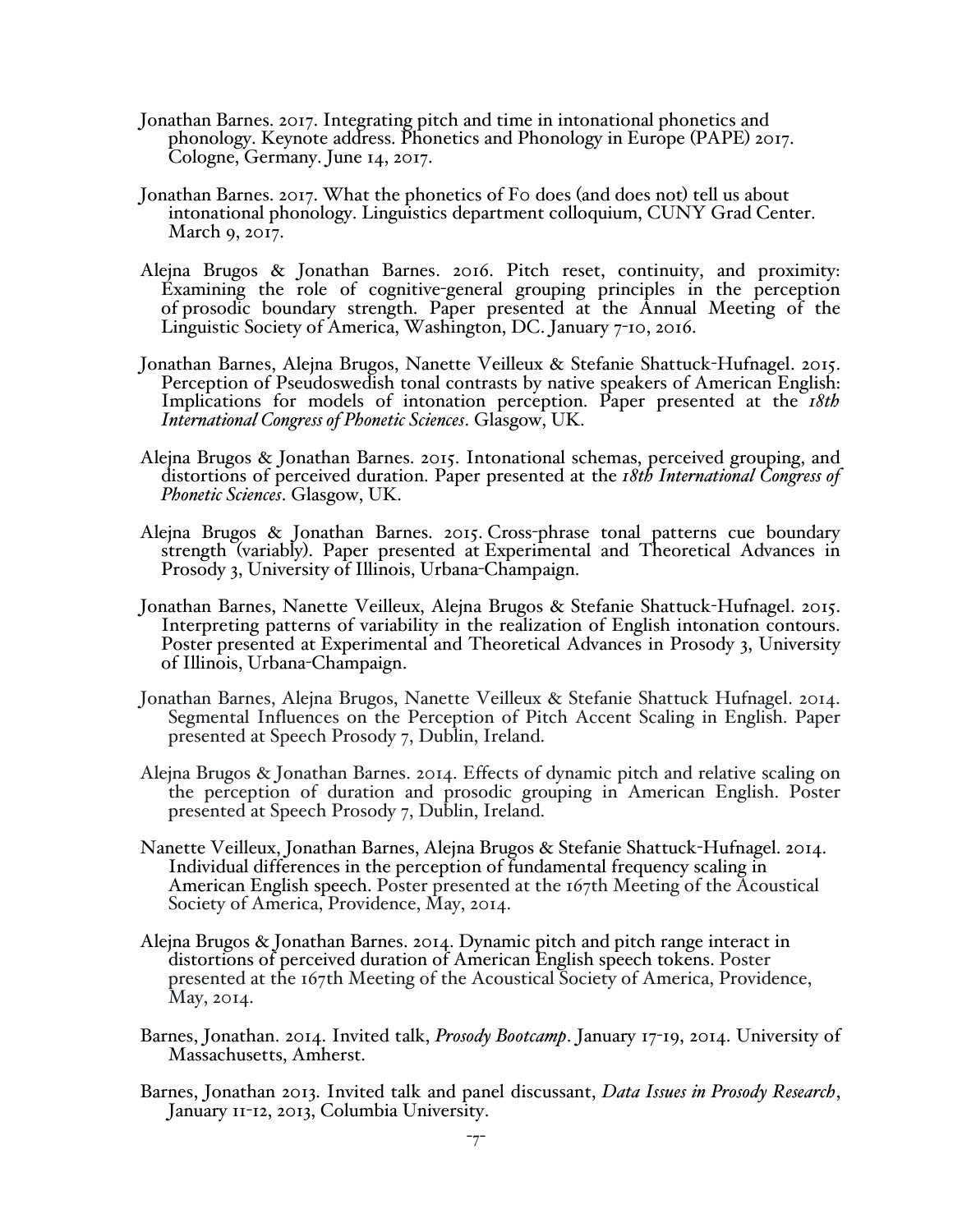- Barnes, Jonathan, Alejna Brugos, Elizabeth Rosenstein, Stefanie Shattuck-Hufnagel & Nanette Veilleux. 2013. Segmental sources of variation in the timing of American English pitch accents. The Annual Meeting of the Linguistic Society of America, Boston, MA. January 5, 2013.
- Barnes, Jonathan. 2012. Tonal Center of Gravity: How Fo contour shape can matter without configurations. Invited talk, MIT, Dept. of Linguistics and Philosophy, November 8, 2012.
- Veilleux, Nanette, Jonathan Barnes, Alejna Brugos & Stefanie Shattuck-Hufnagel. 2012. Perceptual Foundations for Naturalistic Variability in the Prosody of Synthetic Speech. Interspeech 2012, Portland, OR.
- Brugos, Alejna & Barnes, Jonathan. 2012. The auditory kappa effect in a speech context. Speech Prosody, Shanghai, China.
- Brugos, Alejna & Barnes, Jonathan. 2012. Pitch trumps duration in a grouping perception task. 25th Annual CUNY Conference on Human Sentence Processing, New York, NY. March, 2012.
- Barnes, Jonathan, Alejna Brugos, Nanette Veilleux, & Stefanie Shattuck-Hufnagel. 2011. Modelling the perception of English F0 scaling in a segmental context. Experimental and Theoretical Advances in Prosody 2, Montreal, Canada. September 2011.
- Barnes, Jonathan, Alejna Brugos, Nanette Veilleux & Stefanie Shattuck-Hufnagel. 2011. Voiceless intervals and perceptual completion in Fo contours: Evidence from scaling perception in American English. Invited presentation, 17th International Congress of Phonetic Sciences, Special Session: Shapes and tones – Towards a more holistic perspective in intonation research. August 2011, Hong Kong.
- Danis, Nicholas, Jonathan Barnes & Catherine O'Connor. 2011. Downstep and contour formation in Medumba, a Grassfields Bantu language. 42nd Annual Conference on African Linguistics, June 10-12, 2011, College Park, MD.
- Franich, Kathryn, Jonathan Barnes & Catherine O'Connor. 2011. Tone Change and Downstep in Medumba, a Grassfields Language. 42nd Annual Conference on African Linguistics, June 10-12, 2011, College Park, MD.
- Barnes, Jonathan. 2011. Tonal Center of Gravity: How Fo contour shape can matter without configurations. Invited talk. Yale University, Linguistics department colloquium. March 21, 2011.
- Barnes, Jonathan, Nanette Veilleux, Alejna Brugos & Stefanie Shattuck-Hufnagel. 2010. Tonal Center of Gravity: How F0 contour shape can matter without configurations. *Laboratory Phonology 12,* July 2010, Albuquerque, NM.
- Barnes, Jonathan, Nanette Veilleux, Alejna Brugos & Stefanie Shattuck-Hufnagel. 2010. The effect of global Fo contour shape on the perception of tonal timing contrasts in American English intonation. *Speech Prosody,* May 2010*,* Chicago, IL.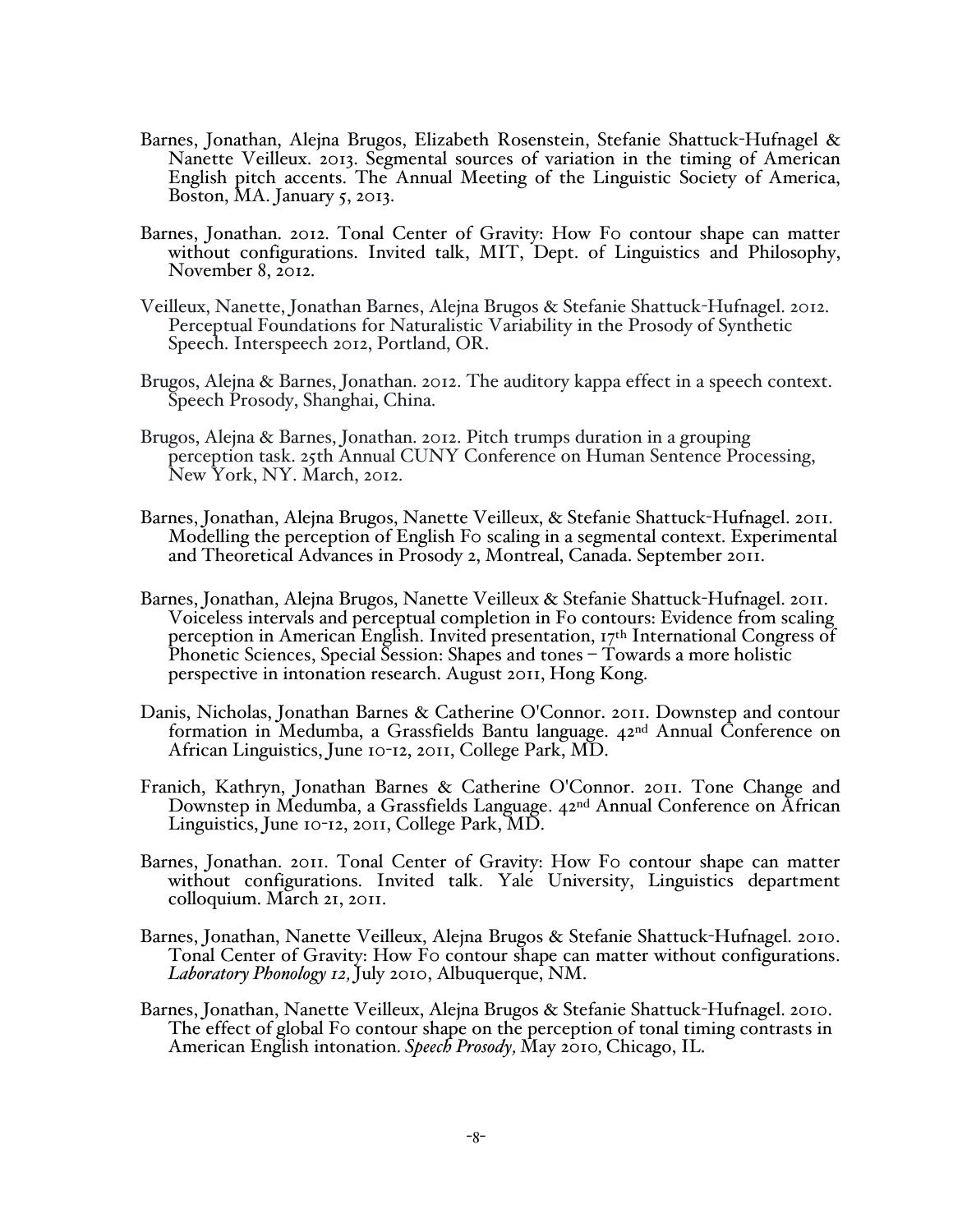- Veilleux, Nanette, Jonathan Barnes, Stefanie Shattuck-Hufnagel & Alejna Brugos. 2009. Perceptual Robustness of the Tonal Center of Gravity for Contour Classification. Presented at the Workshop on Prosody and Meaning, Barcelona, September 2009.
- Barnes, Jonathan. 2008. Incomplete neutralization: It may be real, but is it normal? Invited talk. Stony Brook University, Linguistics department colloquium. April 18, 2008.
- Barnes, Jonathan, Alejna Brugos, Stefanie Shattuck-Hufnagel, & Nanette Veilleux. 2008. Alternatives to turning points in American English intonation. Presented at the November, 2008 meeting of the Acoustical Society of America in Miami, FL.
- Barnes, Jonathan, Alejna Brugos, Stefanie Shattuck-Hufnagel, & Nanette Veilleux. 2008. Turning Points, Tonal Targets, and the English L- Phrase Accent. Experimental and Theoretical Advances in Prosody; Conference on Prosody and Language Processing. April 11-13, 2008 at Cornell University.
- Brugos, Alejna, Jonathan Barnes, Stefanie Shattuck-Hufnagel & Nanette Veilleux. 2008. (At Least) Two Members of the Rise-Fall-Rise Family. Presented at Experimental and Theoretical Advances in Prosody; Conference on Prosody and Language Processing. April 11-13, 2008 at Cornell University.
- Weaver, Christina & Jonathan Barnes. 2008. Extrametricality and mora sharing in Palestinian Arabic. The Annual Meeting of the Linguistic Society of America, Chicago, IL, January 4, 2008.
- Barnes, Jonathan. 2006. Rhythm and intonation: the grammar of prosody. Invited talk, Northeastern University.
- Barnes, Jonathan, Stefanie Shattuck-Hufnagel, Alejna Brugos & Nanette Veilleux. 2006. The domain of realization of the L- phrase tone in American English. Presented at *Speech Prosody 2006*, Dresden.
- Brugos, Alejna, Jonathan Barnes, Stefanie Shattuck-Hufnagel & Nanette Veilleux. 2006. A range of intonation patterns produced in an elicitation task. Presented at the June, 2006 meeting of the Acoustical Society of America in Providence, RI.
- Barnes, Jonathan. 2004. Phonetics and phonology in unstressed vowel reduction: Russian and beyond. Invited talk, University of Massachusetts, Amherst. April 23, 2004.
- Barnes, Jonathan. 2004. Vowel reduction in Russian: the categorical and the gradient. The Annual Meeting of the Linguistic Society of America, Boston, MA, January 11, 2004.
- Barnes, Jonathan. 2003. The phonetic roots of phonological typology: final syllable vowels. Invited talk, MIT, November 19, 2003.
- Barnes, Jonathan. 2003. Typology, universals, and Timugon Murut. Invited talk, Brandeis University, November 3, 2003.
- Barnes, Jonathan. 2003. Initial-syllable prominence: what is it and where does it come from? Invited talk, MIT, May 2, 2003.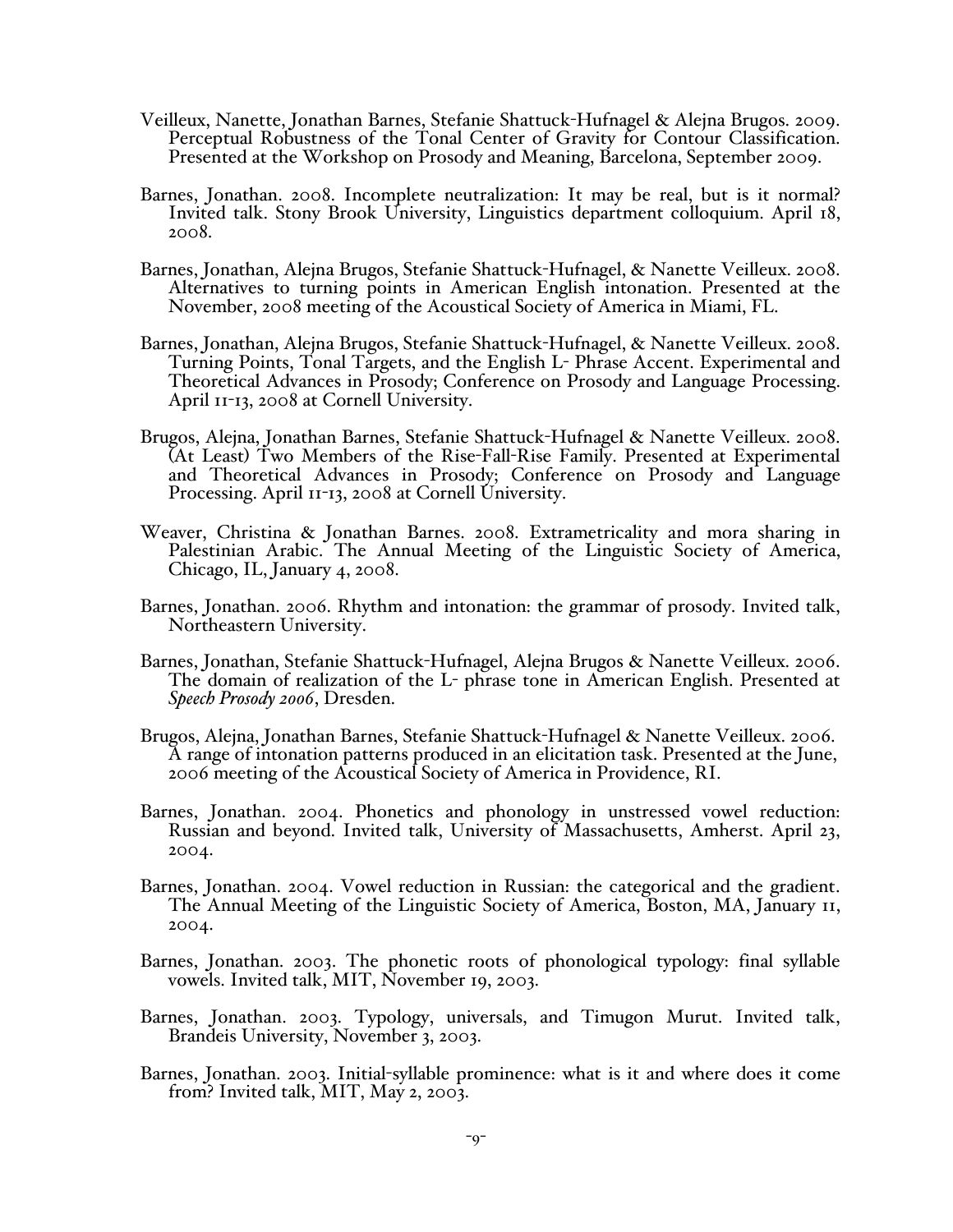- Barnes, Jonathan. 2002. The phonology of duration: experimental evidence and an appraisal. Invited talk, University of Georgia, Athens. February 6, 2002.
- Barnes, Jonathan. 2002. The phonology of duration: experimental evidence and an appraisal. Invited talk, Boston University, February 5, 2002.
- Barnes, Jonathan. 2002. Sounds, patterns, and patterns of sounds. Invited talk, Boston University. February 4, 2002.
- Barnes, Jonathan. 2002. The phonology of duration: experimental evidence and an appraisal. Invited talk, UCLA, January 23, 2002.
- Barnes, Jonathan. 2002. Domain-initial strengthening and the phonetics and phonology of positional neutralization. Invited talk, UCLA, January 22, 2002.
- Barnes, Jonathan & Darya Kavitskaya. 2002. Phonetic analogy and schwa deletion in French. The Twenty-Eighth Annual Meeting of the Berkeley Linguistic Society. February 16, 2002, Berkeley, CA.
- Barnes, Jonathan. 2001. Moraicity and speech timing in Turkish and elsewhere. Invited talk, MIT. November 2, 2001.
- Barnes, Jonathan. 2001. Isochrony and vowel duration in Turkish. Invited talk, Yale University, October 26, 2001.
- Barnes, Jonathan. 2001. Domain-initial strengthening and the phonetics and phonology of positional neutralization. NELS 32, New York City (NYU and CUNY), October 20, 2001.
- Barnes, Jonathan. 2001. Syllable-weight isochrony in Turkish vowel duration. Conference on the Phonetics-Phonology Interface, ZAS, Berlin. October 12, 2001.
- Barnes, Jonathan. 2001. Initial syllable prominence in Turkish. Trilateral Phonology Weekend, Stanford University, April 14, 2001.
- Barnes, Jonathan. 2001. The role of duration in the positional neutralization of vowel quality contrasts. The Annual Meeting of the Linguistic Society of America, Georgetown, January 4-7, 2001.
- Inkelas, Sharon, Jonathan Barnes, Andrew Dolbey, Jeff Good, Gunnar O. Hansson, Darya Kavitskaya, Orhan Orgun, Ronald Sprouse & Alan Yu. 2000. Stress and vowel-to-vowel coarticulation in Turkish. The Annual Meeting of the Linguistic Society of America, Georgetown, January 4-7, 2001.
- Barnes, Jonathan & Darya Kavitskaya. 2000. The phonetics of Compensatory Lengthening: the case of Slavic. The Second Northwest Slavic Linguistics Conference, Berkeley, CA, March 10-11, 2000.
- Barnes, Jonathan & Darya Kavitskaya. 2000. Compensatory Lengthening without moras: a study in phonologization. The Twenty-Fifth Annual Meeting of the Berkeley Linguistics Society. February 18-21, 2000, Berkeley, CA.
- Inkelas, Sharon, Jonathan Barnes, Andrew Dolbey, Jeff Good, Gunnar O. Hansson, Darya Kavitskaya, Orhan Orgun, Ronald Sprouse & Alan Yu. 2000. The effects of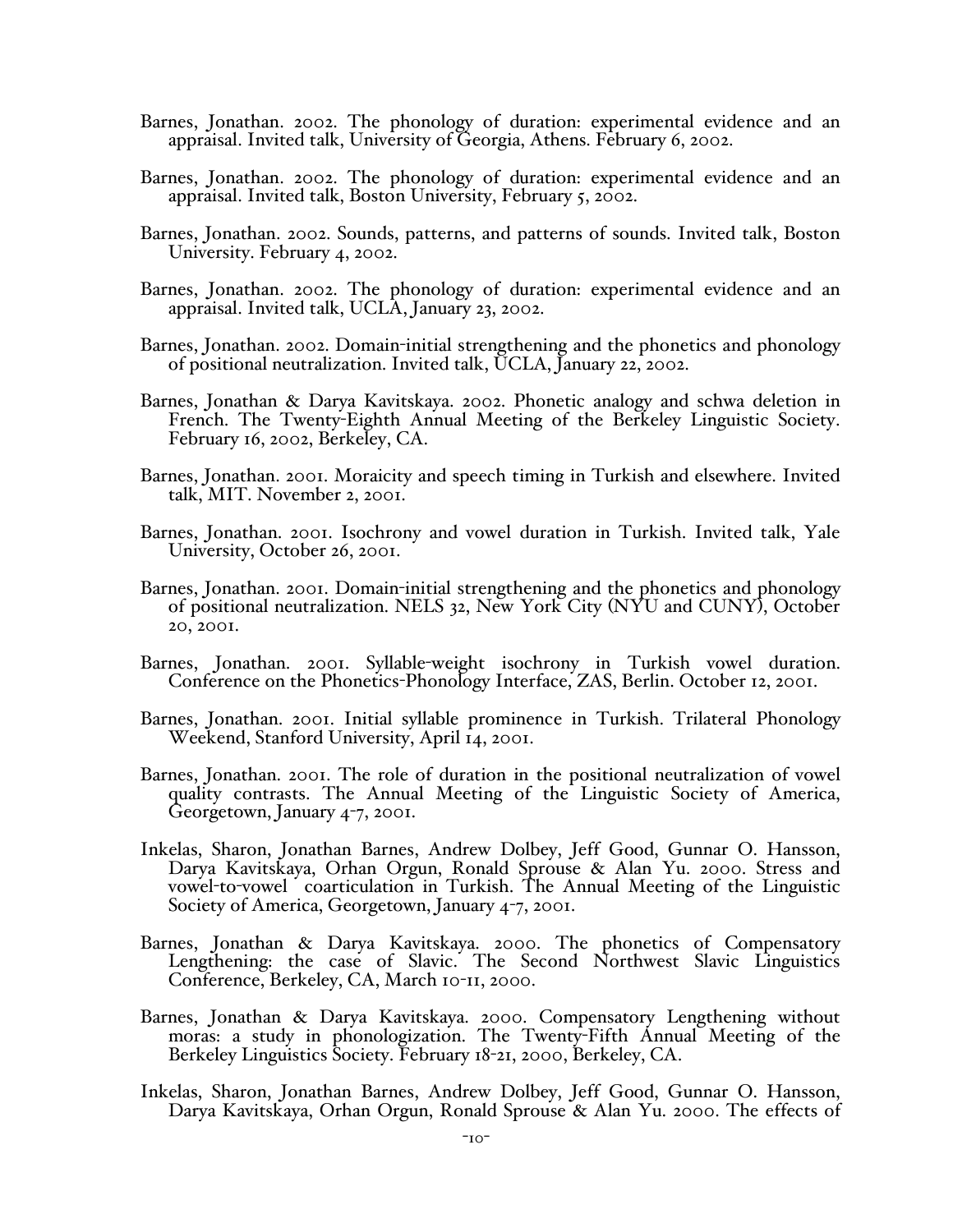stress on vowel-to-vowel coarticulation in Turkish. The International Conference on Turkish Linguistics at the Bosphorus University. Istanbul, Turkey, August 14-17, 2000.

- Barnes, Jonathan & Darya Kavitskaya. 1999. Vowel reduction in Slavic and phonetic naturalness in phonology. Trilateral Phonology Weekend. Stanford University, March 6, 1999.
- Barnes, Jonathan. 1998. Optimality in clitic placement: the cases of Bulgarian and Serbo-Croatian. 11th Biennial Conference on Balkan and South Slavic Languages, Literatures, and Folklores. University of Arizona, Tucson. March 27, 1998.
- Barnes, Jonathan. 1997. Bulgarian liquid metathesis and syllabification in Optimality Theory. Annual Workshop on Formal Approaches to Slavic Linguistics. Storrs, Connecticut, 1997.
- Barnes, Jonathan. 1997. Bulgarian liquid metathesis and directional syllabification. Trilateral Phonology Weekend, University of California, Santa Cruz, May 3, 1997.

## Courses Taught

| Advanced Phonology, LX706                                             |
|-----------------------------------------------------------------------|
| Historical and Comparative Linguistics, LX535                         |
| Introduction to Linguistics, LX 250                                   |
| Linguistic Field Methods, LX 391/691                                  |
| Morphology, $LX_{521}$                                                |
| Phonetics, LX301/601 (formerly LX510)                                 |
| Phonology, LX 403/703 (formerly LX513)                                |
| Prosody, LX $405/705$ (formerly LX525)                                |
| Seminar in Linguistic Research (LX 801/2)                             |
| Topics in Linguistics: Historical and Comparative Linguistics, LX 500 |
|                                                                       |

Linguistic Society of America Summer Institute:

LSA310: Introduction to Phonology. Summer 2005. (With Prof. Sharon Inkelas, UCB).

UC Berkeley: Introduction to Linguistic Science, Linguistics 100 (Teaching assistant for Prof. Andrew Garrett, Fall 2000).

Introductory Bulgarian (1995-1996, 1997-1998, 1999-2000).

Introductory Russian, Slavic 1 and Slavic 2 (1994-1995).

#### Thesis Committees

#### BOSTON UNIVERSITY DOCTORAL DISSERTATIONS:

Alejna Brugos. 2015. *The Interaction of Pitch and Timing in the Perception of Prosodic Grouping.* Chair: Jonathan Barnes.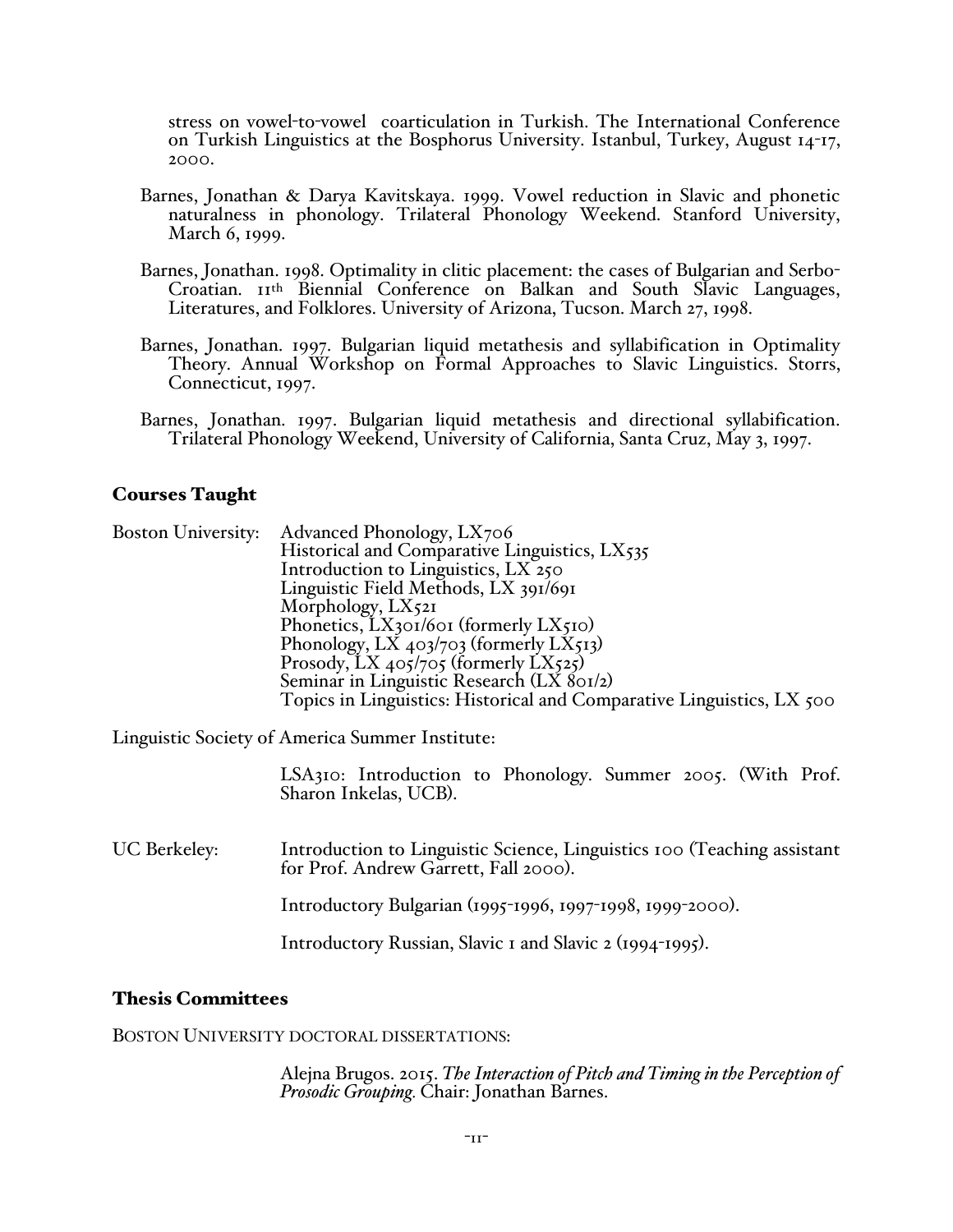Jenn Segawa. 2013. *Neural Representations of Speech for Production*. Chair: Frank Guenther.

Hui-wen Cheng. 2012. *Semantic and Phonological Activation in First and Second Language Reading*. Chair: Catherine Caldwell-Harris.

Larry Ichimura. 2006. *Anti-homophony Blocking and its Productivity in Transparadigmatic Relation*. Chair: Jonathan Barnes.

Rawiah S. Kabrah. 2004. *Transparency and Opacity in the Lexical and Postlexical Phonology of Makkan Arabic: A Stratal Optimality Theoretic Approach*. Chair: Jonathan Barnes.

Laura Dominguez. 2004. *Mapping Focus: The Syntax and Prosody of Focus in Spanish*. Chair: Paul Hagstrom.

Tuong Nguyen. 2004. *The Structure of the Vietnamese Noun Phrase.* Chair: Paul Hagstrom.

#### MA THESES:

Brady Dailey, 2019. Chair: Sasha Nikolaev Xinwen Hu, 2019. Chair: Charles Chang Max Kaplan, 2017. Chair: Charles Chang William Orman. 2014. Chair: Jonathan Barnes Matthew Valleau. 2014. Chair: Sudha Arunachalam Amelia Kimball. 2012. Chair: Jonathan Barnes. Esther Chung. 2012. Chair: Jonathan Barnes. Alia Biller. 2012. Chair: Catherine Caldwell-Harris. Katie Franich. 2011. Chair: Mary Catherine O'Connor. Nick Danis. 2011. Chair: Mary Catherine O'Connor. Kate Mesh. 2011. Chair: Lon Kuntze. Sierra Laidman. 2011. Chair: Catherine Caldwell-Harris. Gudrun-Marion Rheiner. 2008. Chair: Mary Catherine O'Connor. Rebecca Shepardson. 2008. Chair: Mary Catherine O'Connor. Nehrir Khan. 2007. Chair: Jonathan Barnes. Christina Weaver. 2007. Chair: Jonathan Barnes. Alejna Brugos. 2005. Chair: Mary Catherine O'Connor. Sharla Mylar. 2005. Chair: Jonathan Barnes. Deborah Perry. 2005. Chair: Carol Neidle.

BU SENIOR WORK FOR DISTINCTION:

Radha Sadacharan. 2008-9. Lauren Ackerman. 2007-8. Nicole Acrey. 2004-2005. Jessica Alexander. 2003-2004.

BU UNIVERSITY PROFESSORS PROGRAM SENIOR THESIS:

Jehnna Lewis. 2010-2011.

#### BU ACADEMY SENIOR THESIS: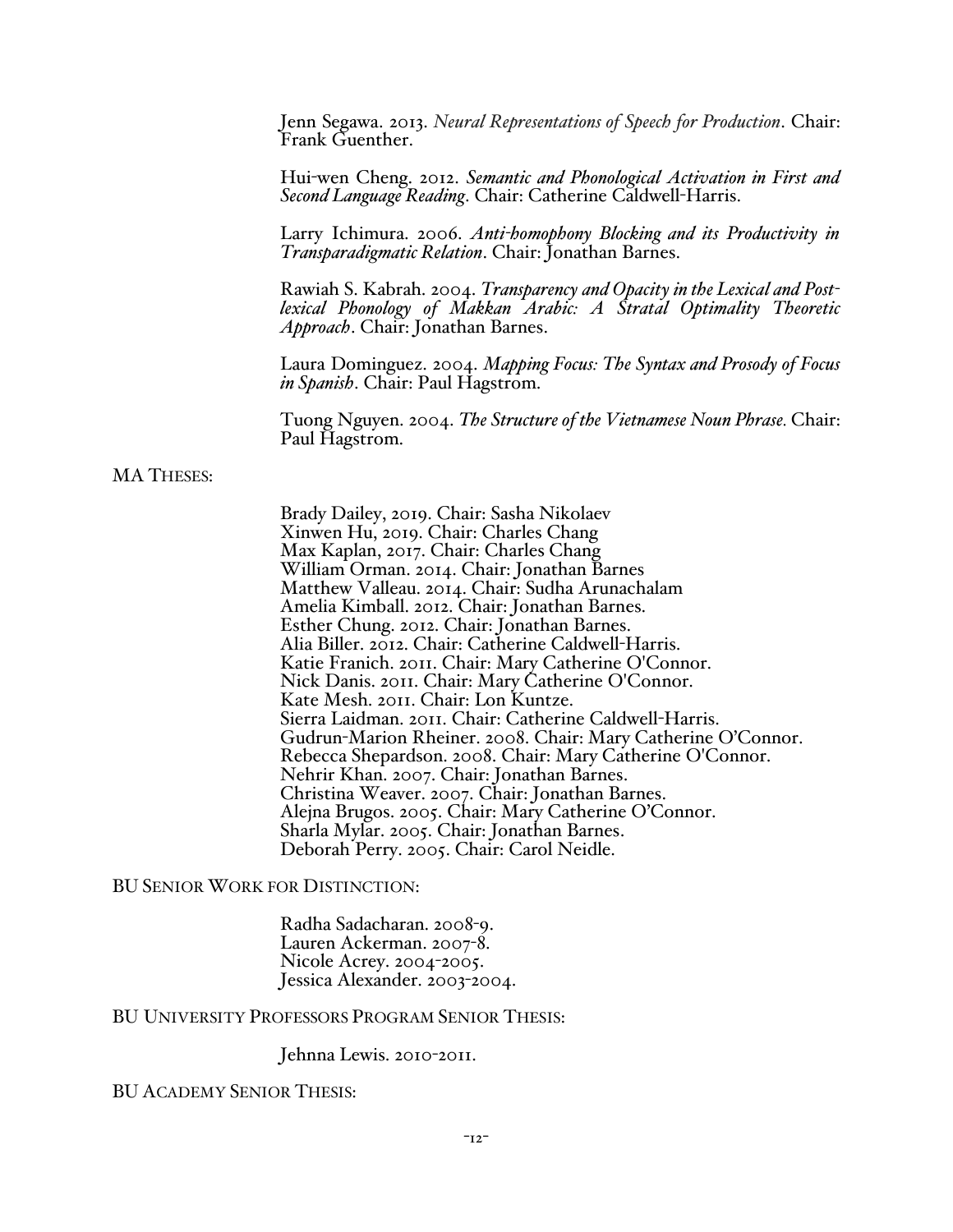Genevra Myers. 2008. Anna Tanasijevic. 2008. Jason Gilliland. 2006.

## UROP GRANTS:

Heather Johnson: Spring 2020. Abisola Akinsete: Spring 2019. Elizabeth Rosenstein: Fall 2011, Summer 2011. Lauren Ackerman: Summer 2007. Marcus Eldridge: Summer 2007.

## Service

DEPARTMENT OF MODERN FOREIGN LANGUAGES AND LITERATURES / ROMANCE STUDIES / DEPARTMENT OF LINGUISTICS:

Member, Search Committee for Assistant Professor of Computational Linguistics, 2019- 20.

Chair, Search Committee for Assistant Professor of Phonology, 2018-19.

Assessment liaison, 2017-present.

Member, Search Committee for Assistant Professor of Morphology, 2013-14.

Member, Search Committee for Assistant Professor of Language Acquisition, 2013-14.

Member, Search Committee for Visiting Assistant Professor in Syntax, 2013-14.

Acting Head, CAS Linguistics Program, AY 2011-12.

C0-chair, Search Committee for Assistant Professor in Spanish Linguistics, 2011-12.

Member, Search Committee for Assistant Professor in Morphology, 2009-2010.

Member, Search Committee for Visiting Assistant Professor in Phonology, 2008-09.

Member, Search Committee for Assistant Professor in Semantics, 2008-09.

Member, Search Committee for Visiting Assistant Professor in Semantics, 2003-04.

Member, Search Committee for Assistant Professor in Semantics, 2004-05.

Member, Search Committee for Visiting Assistant Professor in Syntax and Semantics, 2006-07.

Member, Linguistics Library Committee, 2002-present.

Faculty advisor for the Boston University Undergraduate Linguistics Association (2004- 2006)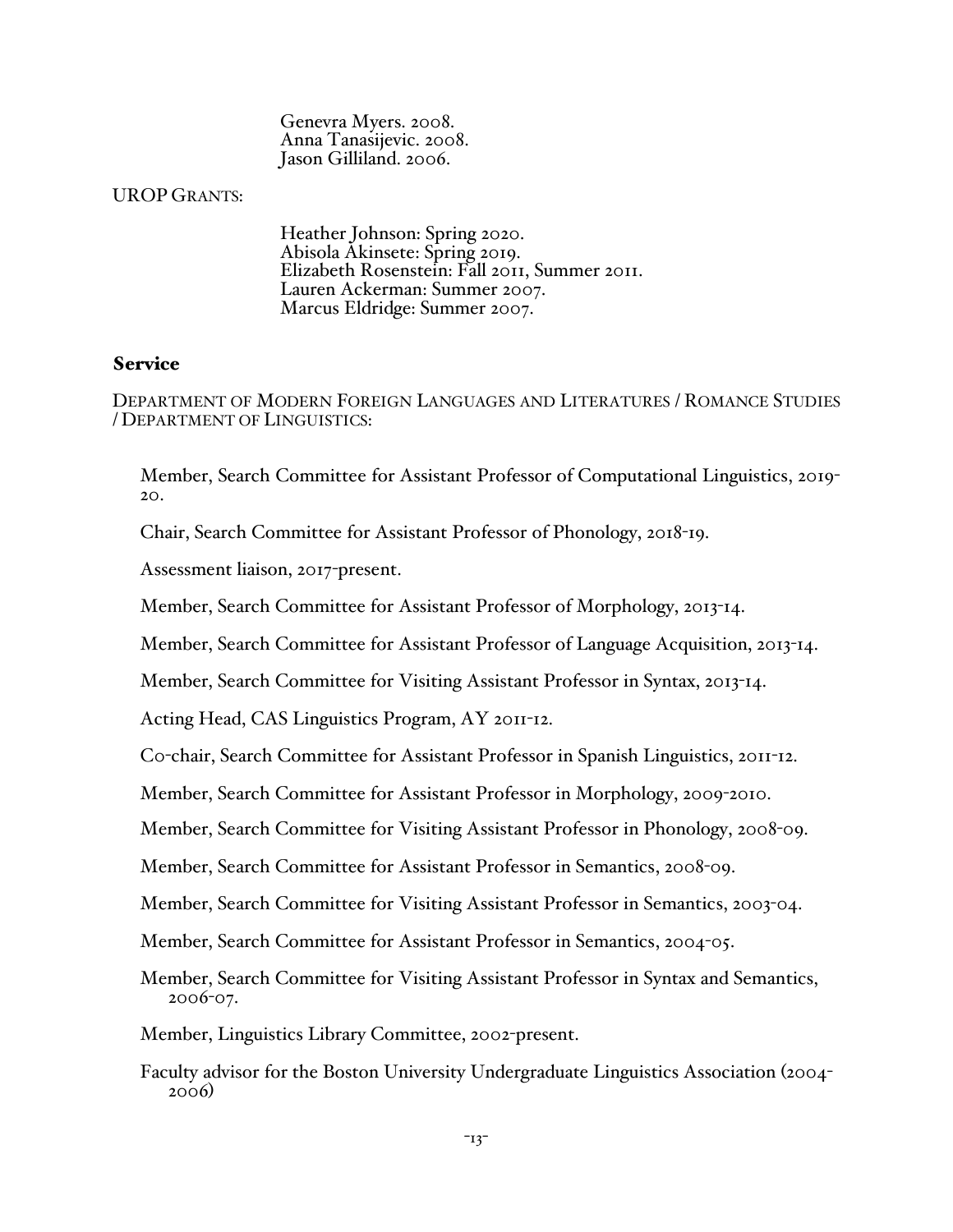Faculty organizer/advisor for the Boston University Phonology Circle.

Faculty Mentor: Neil Myler, Kate Lindsey

COLLEGE AND UNIVERSITY:

- Associate Chair, Department of Linguistics (Formerly Linguistics Program), July 2015 present
- Director of Graduate Studies, Department of Linguistics (Formerly Linguistics Program), July 2015-present.

Member, Graduate Academic Affairs Committee, Fall 2017-present.

Director, Program in Applied Linguistics, Fall 2012-2015

Chair, Linguistic Sciences Planning Committee, through July 2015

Chair, Admissions Committee, GRS Program in Applied Linguistics, 2012-2016

Member, Selection Committee for CAS teaching awards, 2011-2015.

- Member, Search Committee for senior position in speech science, Sargent College Dept. of Speech, Language, and Hearing Science, 2011-12.
- Member, Search Committee for three positions in Sargent College Dept. of Speech, Language, and Hearing Sciences, 2010-11.

Participant, College of Arts and Sciences Honors Program, 2004-06.

Member, Admissions Committee, BU interdisciplinary graduate Program in Applied Linguistics.

Contributor, Boston University Linguistics self-study, 2005.

Abstract reviewer, Boston University Conference on Language Development.

PROFESSIONAL:

Associate Editor, *Laboratory Phonol0gy,* 2013-2016

Member, Permanent Advisory Committee, Speech Prosody Special Interest Group, International Speech Communication Association.

Organizer (w/ Alejna Brugos, Stefanie Shattuck-Hufnagel, & Nanette Veilleux), 8th International Conference on Speech Prosody, Boston University, May 31-June 3, 2016.

Organizer (w/ Alejna Brugos, Stefanie Shattuck-Hufnagel, & Nanette Veilleux), Special Session on Shape, Scaling, and Alignment Effects in the Production and Perception of F0 Events, Speech Prosody 2010, Chicago, May 2010.

Developed and disseminated scripts for Tonal Center of Gravity analysis in Praat